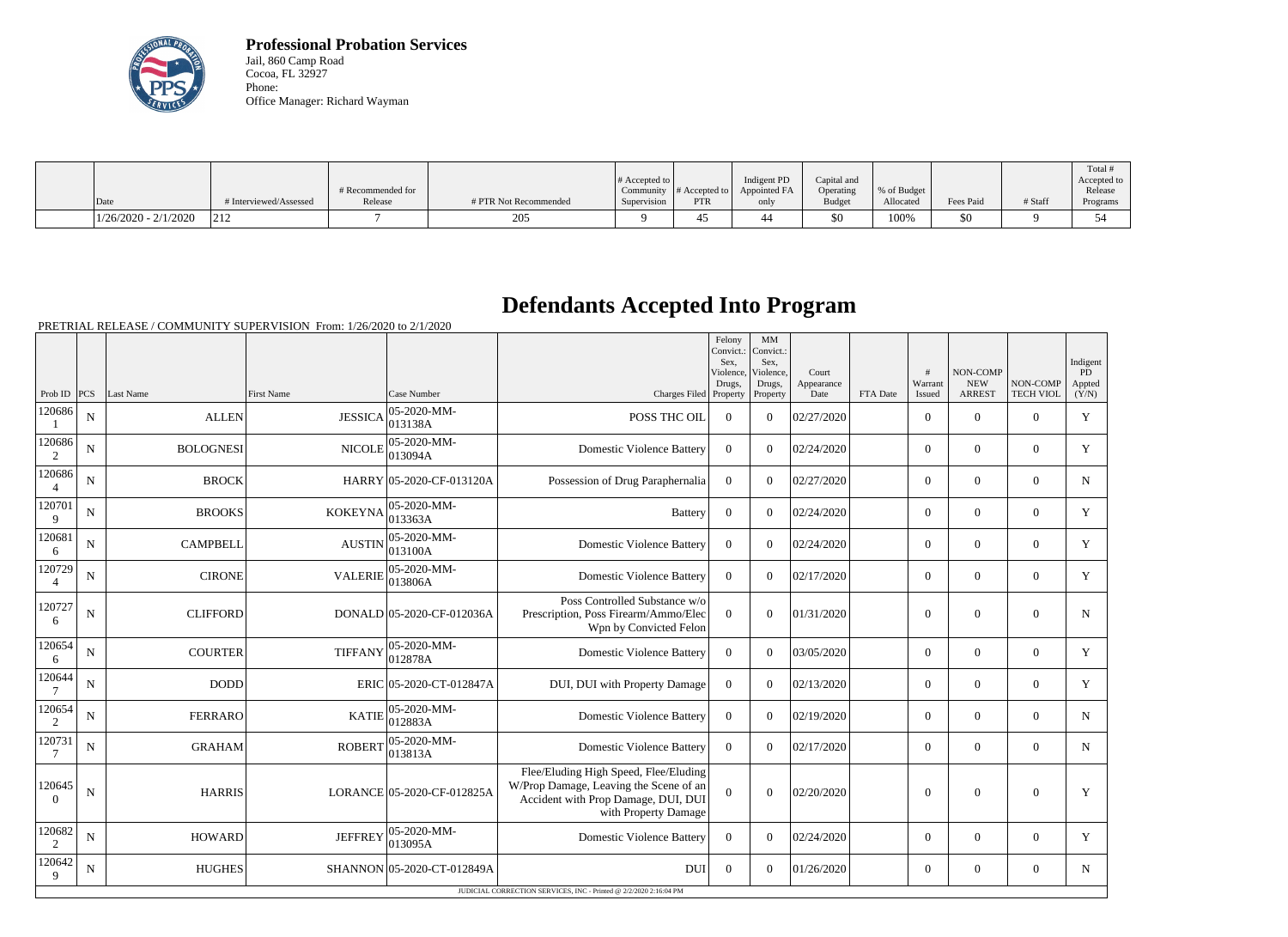## **Defendants Accepted Into Program**

Prob ID | PCS | Last Name | First Name | Case Number | Case Number | Case Number | Charges Filed Felony Convict.: Sex, Violence Drugs, Property MM Convict. Sex, Violence, Drugs, Property Court Appearance Date FTA Date # Warrant Issued NON-COMP NEW ARREST NON-COMP TECH VIOL Indigent PD Appted  $(Y/N)$ 120714 9  $N$  JONES DONDRE 05-2020-CF-013511A Domestic Violence Battery 0 0 03/03/2020 0 0 0 0 0 0  $\gamma$ 120732 2  $N \parallel$  JOYNER KATRINA 05-2020-MM- $0.3790$ A Battery  $0 \begin{array}{|c|c|c|c|c|c|c|c|c|} \hline 0 & 0 & 02/17/2020 & 0 & 0 & 0 \ \hline \end{array}$ 120715 0 N KEKAC KAREN 05-2020-CF-013587A Battery On Person 65 Or Older 0 0 03/03/2020 0 0 0 0 0 0 Y 120644 3  $N$  LEE CHARITY  $\begin{bmatrix} 05-2020\text{-CT}-012838\end{bmatrix}$ A DUI 0 0 02/19/2020 0 0 0 0 N 120701  $\theta$ N | LEGER PEYTON 05-2020-CT-013394A DUI with Property Damage, Driving While License Suspended Revoked Cancel w/Knowledge  $0 \quad 0 \quad | \quad 0 \quad |02/25/2020$  0 0 0 1 Y 120702 1  $N$  LOWENTHAL JESSICA 05-2020-MM-003-2020-MM-<br>013315A Retail Theft  $\begin{array}{|c|c|c|c|c|c|c|c|c|} \hline 0 & 0 & 02/24/2020 & 0 & 0 & 0 \ \hline \end{array}$ 120735 9  $N$  MAHER ROBERT 05-2020-CT-013933A DUI 0 0 03/03/2020 0 0 0 0 0 0  $\mu$ 120656 0 N MARSHALL MICHAEL 05-2020-MM-012889A Trespass after warning <sup>0</sup> <sup>0</sup> 02/24/2020 <sup>0</sup> <sup>0</sup> <sup>0</sup> <sup>Y</sup> 120705 5 N MCCRANEY TERRENCE 05-2020-CT-013604-A  $\text{DUI} \begin{array}{|c|c|c|c|c|} \hline 0 & 0 & 02/25/2020 & & 0 & 0 & 0 \ \hline \end{array}$ 120732 5 N MCMURRAY JAMICHEAL 05-2020-CF-013785A Possession of Controlled Substance 0 0 03/19/2020 0 0 0 0 0 0 y 120686 5  $N$  MENDEZ MENDEZ JOHN 05-2020-CT-013121A 120686 6  $N$  MONDESIR NELSON 05-2020-MM-013143A Possession of Drug Paraphernalia, Possession of less than 20 grams of Cannabis, Reckless Driving  $0 \t 0 \t 02/24/2020$  0 0  $0 \t Y$ 120706 0 Y MONNIN CHRISTOPHER 05-2019-CF-032839A Burglary Of An Occupied Dwelling , Petit Theft <sup>0</sup> <sup>0</sup> 02/12/2020 <sup>0</sup> <sup>0</sup> <sup>0</sup> <sup>Y</sup> 120706 9 Y MONNIN CHRISTOPHER 05-2019-CF-032811A Burglary Of An Occupied Dwelling , Petit Theft <sup>0</sup> <sup>0</sup> 02/12/2020 <sup>0</sup> <sup>0</sup> <sup>0</sup> <sup>Y</sup> 120707 0 Y MONNIN CHRISTOPHER 05-2019-CF-032843A Burglary Of An Occupied Dwelling , Petit Theft <sup>0</sup> <sup>0</sup> 02/12/2020 <sup>0</sup> <sup>0</sup> <sup>0</sup> <sup>Y</sup> 120707 2 Y MONNIN CHRISTOPHER 05-2019-CF-032840A Burglary Of An Occupied Dwelling , Petit  $\begin{array}{c|c|c|c|c|c|c|c|c} \hline \text{Theta} & 0 & 0 & 02/12/2020 & 0 & 0 & 0 \ \hline \end{array}$ 120708 4 Y MONNIN CHRISTOPHER 05-2019-CF-032814A Burglary Of An Occupied Dwelling Grand Theft Grand Theft  $\begin{bmatrix} 0 & 0 & 0 \end{bmatrix}$   $\begin{bmatrix} 0.2/12/2020 & 0 \end{bmatrix}$   $\begin{bmatrix} 0 & 0 & 0 \end{bmatrix}$   $\begin{bmatrix} 0 & 0 & 0 \end{bmatrix}$ 120715 5 N PARSONS SHAWN 05-2020-CF-013585A 120656 4 N PERKINS BOBBY 05-2020-CF-012890A Possession of Drug Paraphernalia 0 0 02/27/2020 0 0 0 0 0  $\gamma$ 120712 8  $N \parallel$  PERKINS TAMARA  $05\text{-}2020\text{-}MM\text{-}$ 05-2020-MM-<br>013596A Resisting Officer without Violence  $\begin{vmatrix} 0 & 0 & 0 \end{vmatrix}$   $\begin{vmatrix} 0 & 0 \end{vmatrix}$   $\begin{vmatrix} 0 & 0 \end{vmatrix}$   $\begin{vmatrix} 0 & 0 \end{vmatrix}$   $\begin{vmatrix} 0 & 0 \end{vmatrix}$   $\begin{vmatrix} 0 & 0 \end{vmatrix}$   $\begin{vmatrix} 0 & 0 \end{vmatrix}$   $\begin{vmatrix} 0 & 0 \end{vmatrix}$   $\begin$ 120658 1 N POINDEXTER BRANDY 05-2020-CF-012873A Possession of Drug Paraphernalia 0 0 02/20/2020 0 0 0 Y 120644 6  $N$  PRAGER KENNETH 05-2020-CF-012852A DUI with Priors 0 0 02/20/2020 0 0 0 0 0 0 0 JUDICIAL CORRECTION SERVICES, INC - Printed @ 2/2/2020 2:16:04 PM

PRETRIAL RELEASE / COMMUNITY SUPERVISION From: 1/26/2020 to 2/1/2020